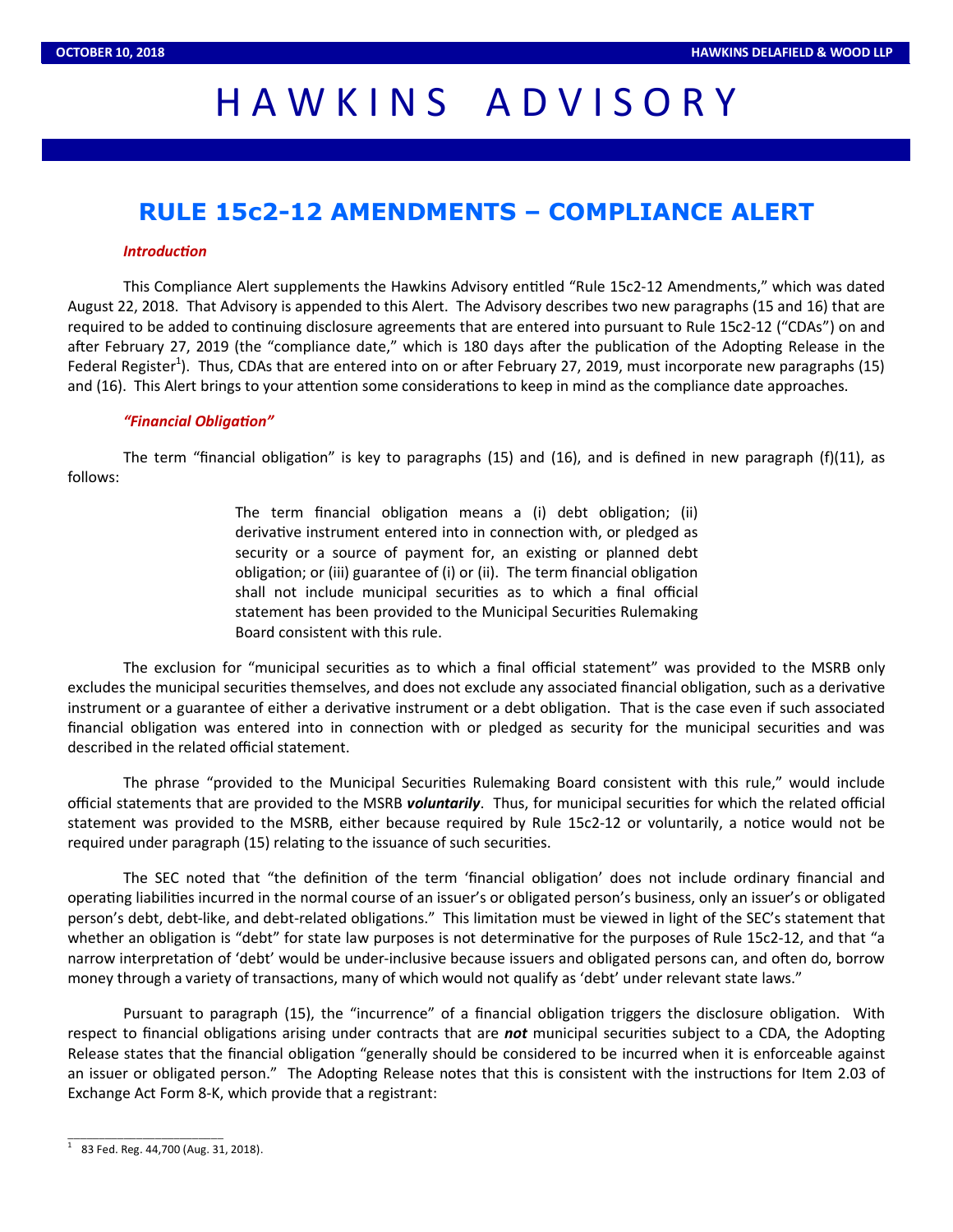\_\_\_\_\_\_\_\_\_\_\_\_\_\_\_\_\_\_\_\_\_\_\_\_\_

2

has no obligation to disclose information  $\dots$  until the registrant enters into an agreement enforceable against the registrant, whether or not subject to conditions, under which the direct financial obligation will arise or be created or issued.

For many transactions (other than municipal securities subject to a CDA), where a contractual commitment or sale agreement has been entered into prior to closing or funding (e.g., certain bank loans), it may be prudent to treat the incurrence of financial obligations as occurring upon the sale or commitment date rather than the closing date.

#### **Preparation for Compliance Date**

Paragraph (15) relates to the incurrence of financial obligations or entering into certain agreements that occur on or after the compliance date of February 27, 2019. Paragraph (16), however, includes defaults or other events with respect to financial obligations entered into on, after, or prior to February 27, 2019, including currently existing financial obligations. Thus, an issuer or obligated person that expects to become a party to a CDA entered into after the compliance date should begin well in advance of such compliance date to identify the contracts under which it may have financial obligations and the payment, pledge, priority, financial covenant, default, and remedy provisions that are most likely to trigger a filing under paragraph (16).

Many governmental issuers, and certain other obligated persons, may find that their audited financial statements and audit process may provide a useful starting point for identifying existing financial obligations. As an example, a governmental issuer whose financial statements comply with Governmental Accounting Standards Board ("GASB") standards is required, for reporting periods beginning after June 15, 2018, to comply with GASB 88, entitled "Certain Disclosures Related to Debt, including Direct Borrowings and Direct Placements."<sup>2</sup> GASB 88 defines "debt," for purposes of disclosures in notes to financial statements, "as a liability that arises from a contractual obligation to pay  $cash \ldots$  in one or more payments to settle an amount that is fixed at the date the contractual obligation is established  $\ldots$ . debt does not include leases, except for contracts reported as a financed purchase of the underlying asset."

However, even governmental issuers and obligated persons whose financial statements comply with GASB requirements should be aware that both the scope of their particular financial obligations that satisfy the Rule 15c2-12 "financial obligation" definition and the content of required disclosures thereunder may well vary from GASB requirements. In addition, timing of disclosure also will be different under applicable CDAs. One of the express purposes of the amendments to Rule 15c2-12 is to require disclosure of a paragraph (15) or (16) event prior to the time that financial statements are published. As stated in the Adopting Release, "GASB Statement No. 88 is not a substitute for [the] amendments."

All of these obligations will need to be reconciled with any confidentiality or non-disclosure provisions that may apply, and these should be carefully reviewed with your advisors. With respect to financial obligations or agreements of the type described in paragraph (15) that are incurred or agreed to after the compliance date of February 27, 2019, an issuer or obligated person should consider an express acknowledgement by the contracting party that disclosure may be required under any CDA that includes paragraph (15).

There may be additional guidance from the SEC staff as various issues are considered in implementing paragraphs (15) and (16). For example, the SEC retained the introductory language of Rule 15c2-12(b)(5)(i)(C), which provides that notice of the listed events must be provided "[i]n a timely manner not in excess of ten business days after the occurrence of the event . . . with respect to the securities being offered in the Offering." Accordingly, notice of the incurrence of a financial obligation or execution of an agreement described in paragraph (15) ought to be required to be filed with the MSRB only if it is material, directly or indirectly, to the holders of the securities that are the subject of the applicable CDA.

In addition to establishing a comprehensive list of financial obligations, an issuer should revise any written continuing disclosure controls and procedures, and update any associated training presentations or materials, to reflect paragraphs (15) and (16).

GASB 88 amends GASB 34, paragraph 119. Paragraph 119 currently requires "[i]nformation about long-term liabilities [which] should include both long-term debt (such as bonds, notes, loans, and leases payable) and other long-term liabilities."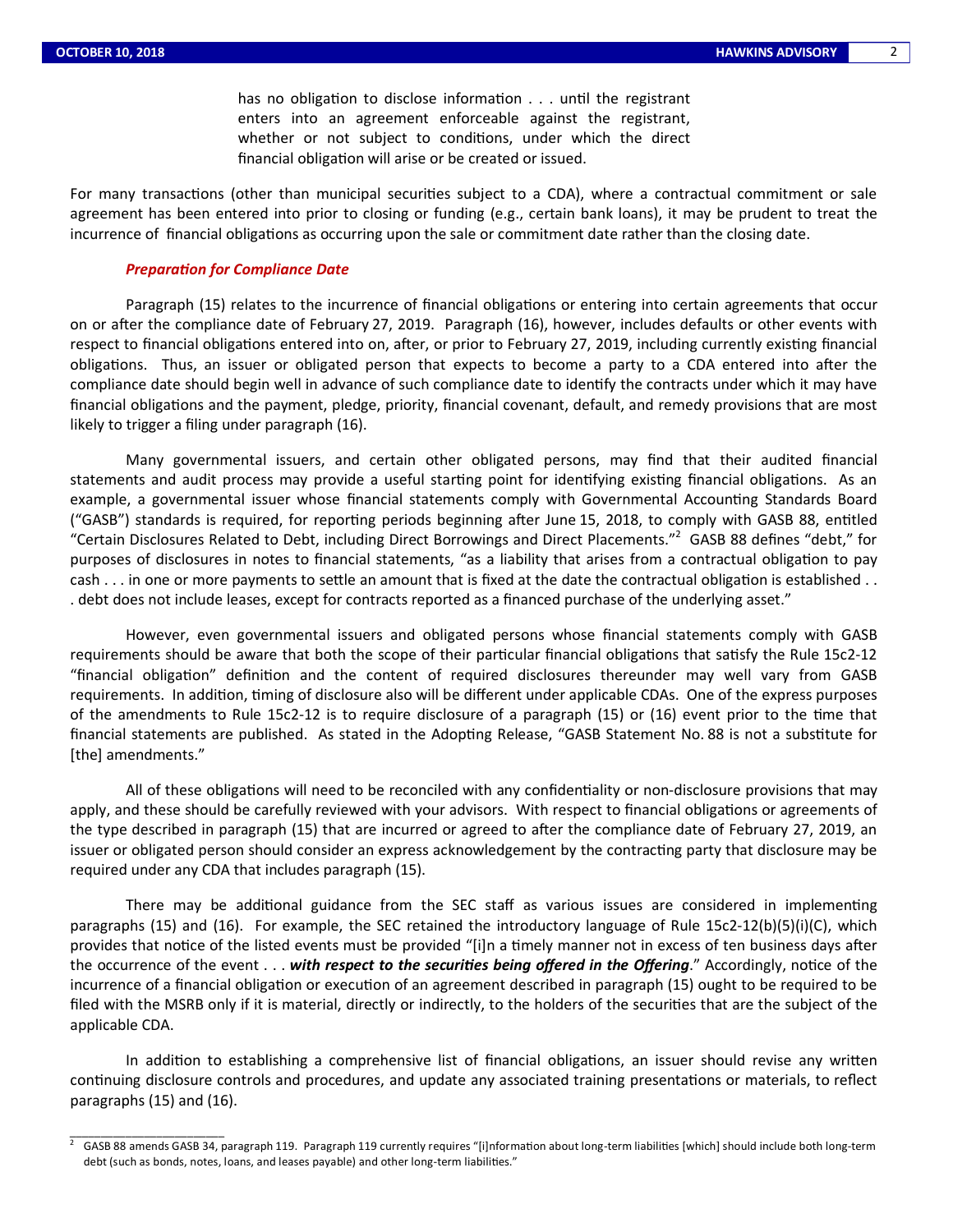# H A W K I N S A D V I S O R Y

## **RULE 15c2-12 AMENDMENTS**

#### *Introduction*

On August 20, 2018, the Securities and Exchange Commission ("SEC" or "Commission") adopted amendments to Securities Exchange Act of 1934 Rule 15c2-12 (17 CFR § 240.15c2-12)<sup>1</sup> ("Rule 15c2-12" or the "Rule"). The amendments add two events that must be included in any continuing disclosure agreement<sup>2</sup> that is entered into after the compliance date (approximately six months from now; see "Compliance Date" below). The two additional events are the following:

#### **Rule 15c2-12(b)(5)(i)(C)(15)**:

Incurrence of a financial obligation of the obligated person, if material, or agreement to covenants, events of default, remedies, priority rights, or other similar terms of a financial obligation of the obligated person, any of which affect security holders, if material.

#### **Rule 15c2-12(b)(5)(i)(C)(16):**

Default, event of acceleration, termination event, modification of terms, or other similar events under the terms of a financial obligation of the obligated person, any of which reflect financial difficulties.

The disclosures that would be required by the amendments are already being made. The amendments address *when* such disclosures must be made. In general, material financial information of the type described in new paragraphs (15) and (16) is included in official statements and/ or audited financial statements. The SEC, however, wanted to have such disclosures made closer to the time of the incurrence or event, to provide greater transparency to the market. The Adopting Release notes:

[I]nvestors and other market participants may not learn that the issuer or obligated person has incurred a financial obligation if the issuer or obligated person does not provide annual financial

information or audited financial statements to EMMA or does not subsequently issue debt in a primary offering subject to Rule 15c2-12 that results in the provision of a final official statement to EMMA.

The impetus for the amendments was the increasing use of direct purchases of municipal securities and direct loans as alternatives to public offerings of municipal securities. Although market participants had encouraged over the years voluntary disclosure of such financial obligations, the SEC concluded that "despite these ongoing efforts, few issuers or obligated persons have made voluntary disclosures of financial obligations, including direct placements, to the MSRB [Municipal Securities Rulemaking Board]."

#### *Analysis of Provisions*

The two new provisions reference "financial obligation of the obligated person." $3$  Note that, pursuant to existing paragraph  $(b)(5)(i)$ , the party to the continuing disclosure agreement may be either the issuer or the obligated person (even if the issuer is not an obligated person).

The term "financial obligation" would be added by the amendments as new paragraph (f)(11), as follows:

The term financial obligation means a (i) debt obligation; (ii) derivative instrument entered into in connection with, or pledged as security or a source of payment for, an existing or planned debt obligation; or (iii) guarantee of (i) or (ii). The term financial obligation shall not include municipal securities as to which a final official statement has been provided to the Municipal Securities Rulemaking Board consistent with this rule.

The amendments in proposed form had included "lease" as a distinct financial obligation. The SEC did not include "lease" in the definition as adopted on the rationale that item  $(11)(i)$ , "debt obligation," would include those leases the SEC considered to be financial obligations:

1 SEC Rel. No. 34-83885 (Aug. 20, 2018) (the "Adopting Release").

The term *obligated person* means any person, including an issuer of municipal securies, who is either generally or through an enterprise, fund, or account of such person committed by contract or other arrangement to support payment of all, or part of the obligations on the municipal securities to be sold in the Offering (other than providers of municipal bond insurance, letters of credit, or other liquidity facilities).

<sup>2</sup> "Continuing disclosure agreement" references the "written agreement or contract" required by and set forth in detail in Rule 15c2-12(b)(5)(i).

<sup>3</sup> "Obligated person" is defined in Rule 15c2-12(f)(10) as follows: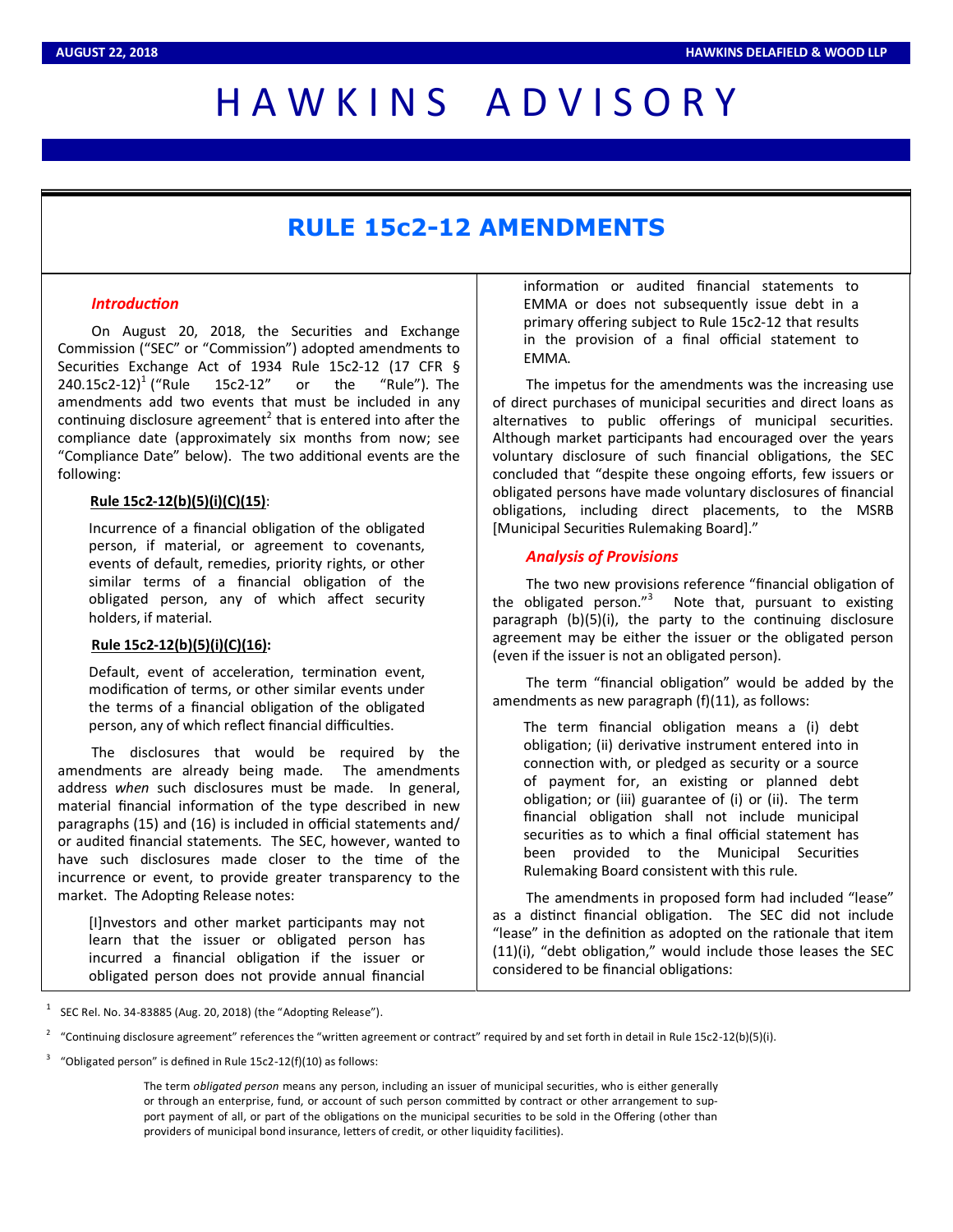The Commission agrees with commenters that, as proposed, the term "lease" was too broad. Accordingly, the Commission believes that it is appropriate to limit the Rule's coverage of leases to those that operate as vehicles to borrow money. The Commission believes that this is appropriate because a lease entered into as a vehicle to borrow money could represent competing debt of the issuer or obligated person.

\* \* \*

 With respect to leases that do not operate as vehicles to borrow money . . . the Commission also believes that such lease arrangements do not warrant inclusion in the Commission's definition of "financial obligation" because they generally do not represent competing debt of the issuer or obligated person.

In addition, the amendments in proposed form had included as a "financial obligation" a "monetary obligation resulting from a judicial, administrative, or arbitration proceeding." The SEC determined to not include such monetary obligation on the reasoning that any such obligation is typically covered by reserve funding or insurance, and further that any initial judgment in such a proceeding may not reflect the ultimate disposition of the proceeding.

With respect to item  $(11)(i)$ , "debt obligation," the SEC noted that whether an obligation was "debt" for state law purposes was not determinative:

[I]n the context of Rule 15c2-12, the Commission is not limiting the term "debt obligation" to debt as it may be defined for state law purposes, but instead is applying it more broadly to circumstances under which an issuer or obligated person has borrowed money. . . The Commission believes that, for the purposes of Rule 15c2-12, a narrow interpretation of "debt" would be under-inclusive because issuers and obligated persons can, and often do, borrow money through a variety of transactions, many of which would not qualify as "debt" under relevant state laws.

In connection with the phrase "reflect financial difficulties" in paragraph (16), the SEC reasoned that such phrase does not need further clarification because the same phrasing is used in paragraphs 15c2-12(b)(5)(i)(C)(3) and (4), as in effect since 1995.

For purposes of a material event notice of an event described in paragraph (b)(5)(i)(C)(15), the SEC advised that such notice:

[G]enerally should include a description of the material terms of the financial obligation. Examples of some material terms may be the date of incurrence, principal amount, maturity and amortization, interest rate, if fixed, or method of computation, if variable (and any default rates); other terms may be appropriate as well, depending on the circumstances.

#### *Compliance Date*

The compliance date is 180 days after publication of the SEC Release in the Federal Register. The SEC notes that the amendments would apply to "continuing disclosure agreements that are entered into in connection with Offerings occurring on or after the compliance date of the amendments." The use of the term "Offerings" could create some ambiguity because, for purposes of Rule  $15c2-12(b)(1)$ , the SEC had tied such term to the use of a Preliminary Official Statement.<sup>4</sup> In the Adopting Release, the SEC provided the needed clarification: "For the purposes of these amendments, the Commission believes that an Offering generally should be considered to occur on the date the continuing disclosure agreement is executed." Such execution will generally occur on the settlement date. The SEC notes, however, that:

[I]f a preliminary official statement is distributed before the compliance date, with an expectation that the Offering will occur on or after the compliance date, the preliminary official statement should generally attach a form of continuing disclosure agreement that reflects the adopted amendments.

The SEC also advised that "an event under the terms of a financial obligation pursuant to  $(b)(5)(i)(C)(16)$  that occurs on or after the compliance date must be disclosed regardless of whether such obligation was incurred before or after the compliance date." Thus, for example, assuming a compliance date of February 25, 2019, and a continuing disclosure agreement executed after such date that incorporates new paragraph (16), notice of an event as described in such paragraph (e.g., default or termination event) must be posted on EMMA, even if the associated financial obligation was entered into prior to February 25, 2019.

 $^4$  SEC No-Action Letter (Mudge Rose letter) dated April 4, 1990: "The term 'offer' traditionally has been defined broadly under the federal securities laws and, for purposes of Rule 15c2-12, would encompass the distribution of a Preliminary Official Statement by the underwriter."